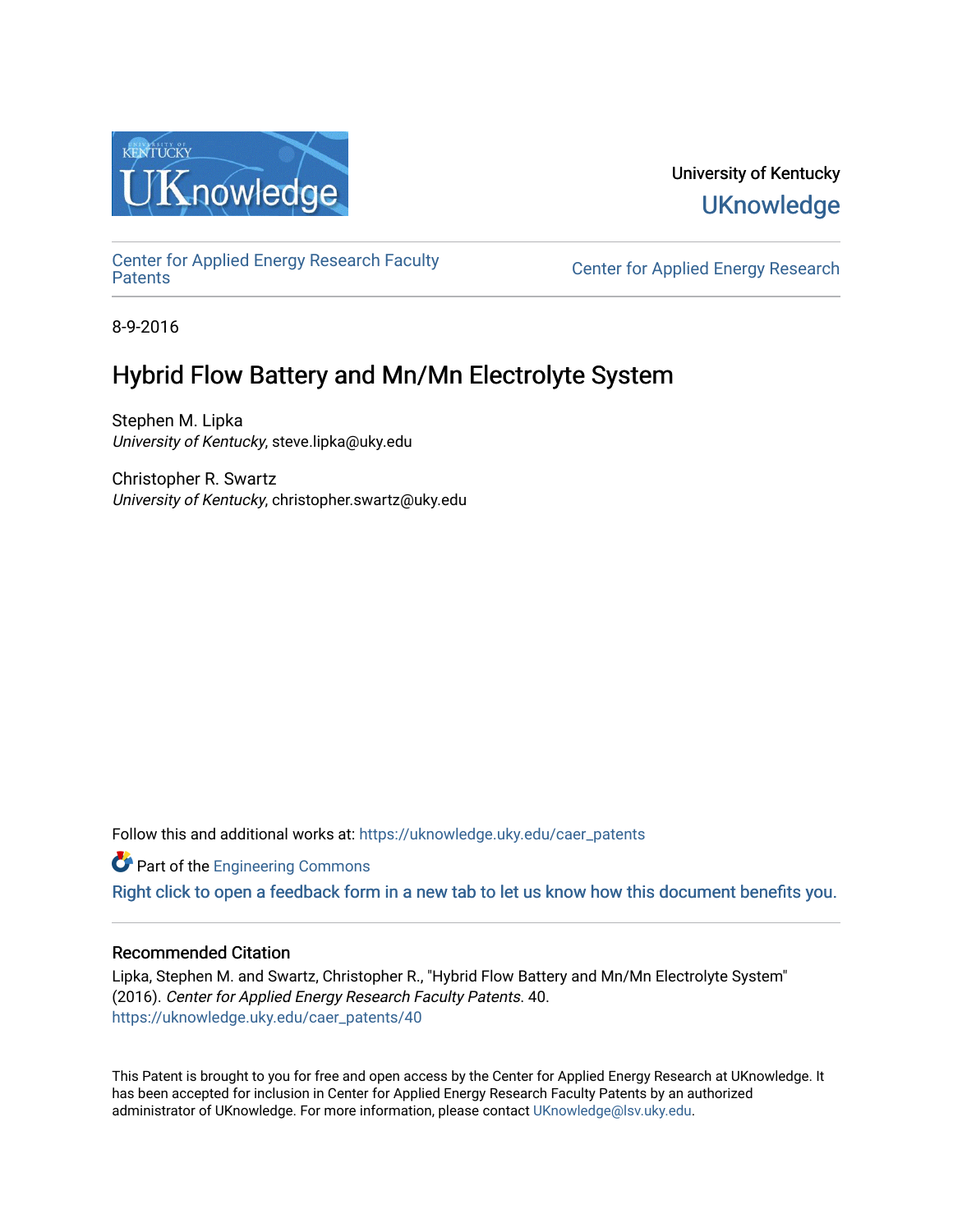

US009413 025B2

## c12) **United States Patent**

### **Lipka et al.**

#### (54) **HYBRID FLOW BATTERY AND MN/MN ELECTROLYTE SYSTEM**

- (75) Inventors: **Stephen M. Lipka,** Riclnnond, KY (US); **Christopher R. Swartz,**  Lexington, KY (US)
- (73) Assignee: **THE UNIVERSITY OF KENTUCKY RESEARCH FOUNDATION,**  Lexington, KY (US)
- ( \*) Notice: Subject to any disclaimer, the term of this patent is extended or adjusted under 35 U.S.C. 154(b) by 296 days.
- (21) Appl. No.: **14/118,664**
- (22) PCT Filed: **May23, 2012**
- (86) PCT No.: **PCT/US2012/039144**   $§ 371 (c)(1),$ 
	- (2), ( 4) Date: **Nov. 19, 2013**
- (87) PCT Pub. No.: **W02012/162393**

## PCT Pub. Date: **Nov. 29, 2012**

(65) **Prior Publication Data** 

US 2015/0111117 Al Apr. 23, 2015

### **Related U.S. Application Data**

- (60) Provisional application No. 61/489,072, filed on May 23,2011.
- (51) **Int. Cl.**  *H01M8/18 H01M8/20*  (2006.01) (2006.01)
- (52) **U.S. Cl.**  CPC ................ *HOlM 81188* (2013.01); *HOlM 8120*  (2013.01); *HOlM 2300/0011* (2013.01); *Y02E 60/528* (2013.01)
- (58) **Field of Classification Search** 
	- CPC .......... HOlM 8/18; HOlM 8/188; HOlM 8/20

#### (10) **Patent No.: US 9,413,025 B2**

#### (45) **Date of Patent: Aug. 9, 2016**

USPC .................................................. 429/500, 504 See application file for complete search history.

#### (56) **References Cited**

#### U.S. PATENT DOCUMENTS

| 6.986.966 B2    |         | 1/2006 Clarke et al. |
|-----------------|---------|----------------------|
| 7,258,947 B2    |         | 8/2007 Kubata et al. |
| 7,537,859 B2    |         | 5/2009 Samuel et al. |
| 7,820,321 B2    | 10/2010 | Horne et al.         |
| 2012/0045680 A1 | 2/2012  | Dong et al.          |
| 2012/0052347 A1 |         | 3/2012 Wilson et al. |
| 2012/0077068 A1 |         | $3/2012$ Wang et al. |
| 2012/0077079 A1 |         | 3/2012 Li et al.     |
| 2012/0107661 A1 |         | 5/2012 Lee et al.    |

#### FOREIGN PATENT DOCUMENTS

| DE  | 102006007206 A1            |  | 10/2006 |   |            |
|-----|----------------------------|--|---------|---|------------|
| JP  | 2010092635 A               |  | 4/2010  |   |            |
| WO. | WO 2012161917 A1 * 11/2012 |  |         | . | H01M 8/188 |

#### OTHER PUBLICATIONS

Arora, et al.; "Battery Separators"; Chemical Reviews, 2004, vol. 104, No. 10, pp. 4419-4462; American Chemical Society 2004. Hruska et al.; "Investigation of Factors Affecting Performance of the Iron-Redox Battery"; Electrochemical Science and Technology, Jan. 1981, vol. 128, No. 1, pp. 18-25.

International Search report and Written Opinion of International application No. PCT/US2012/039144 dated Aug. 9, 2012.

\* cited by examiner

*Primary Examiner-* Karie O'Neill Apicella (74) *Attorney, Agent, or Firm-* King & Schickli, PLLC

#### (57) **ABSTRACT**

An electrolyte system for a hybrid flow battery has a manganese based anolyte and a manganese based catholyte.

### **16 Claims, 6 Drawing Sheets**

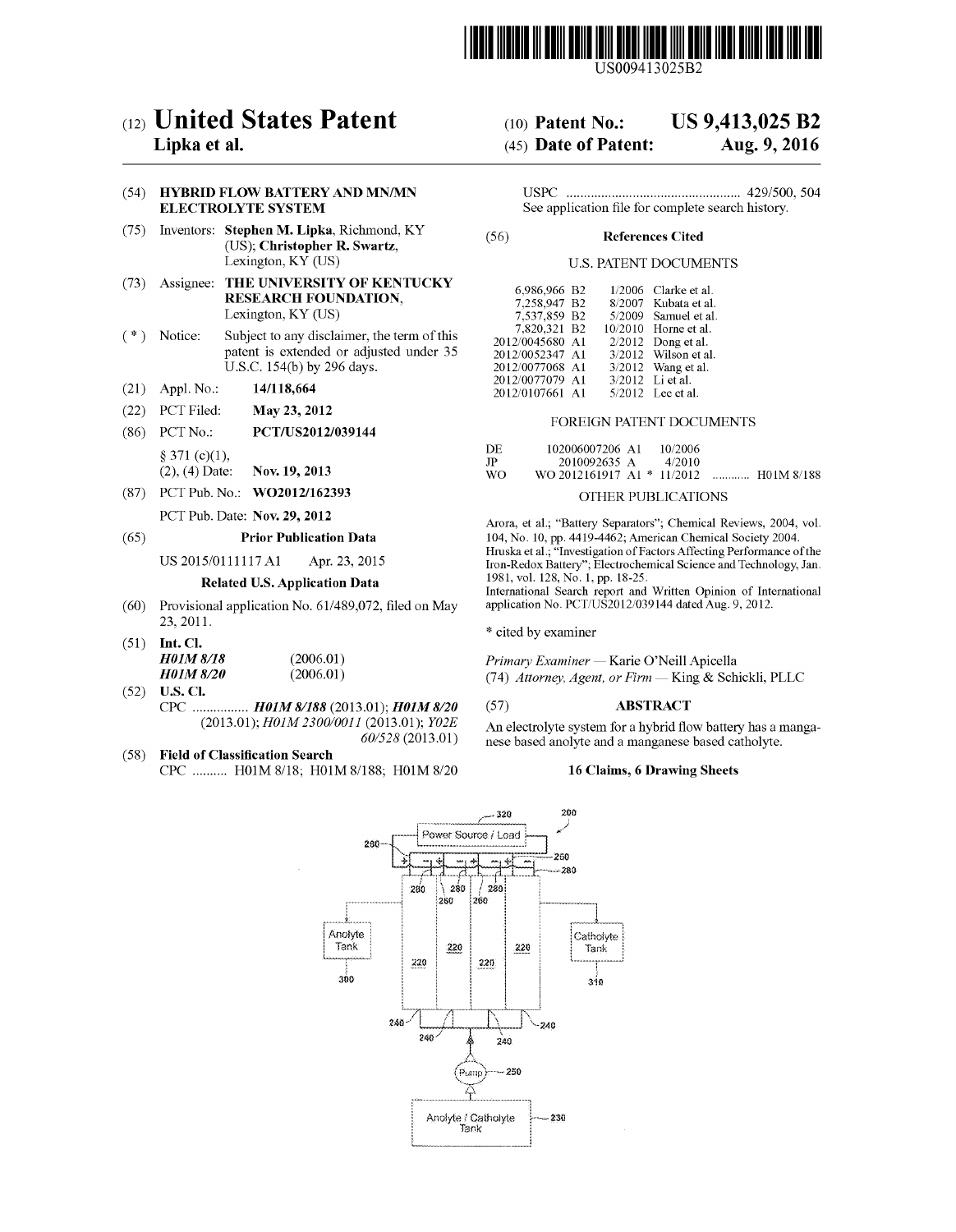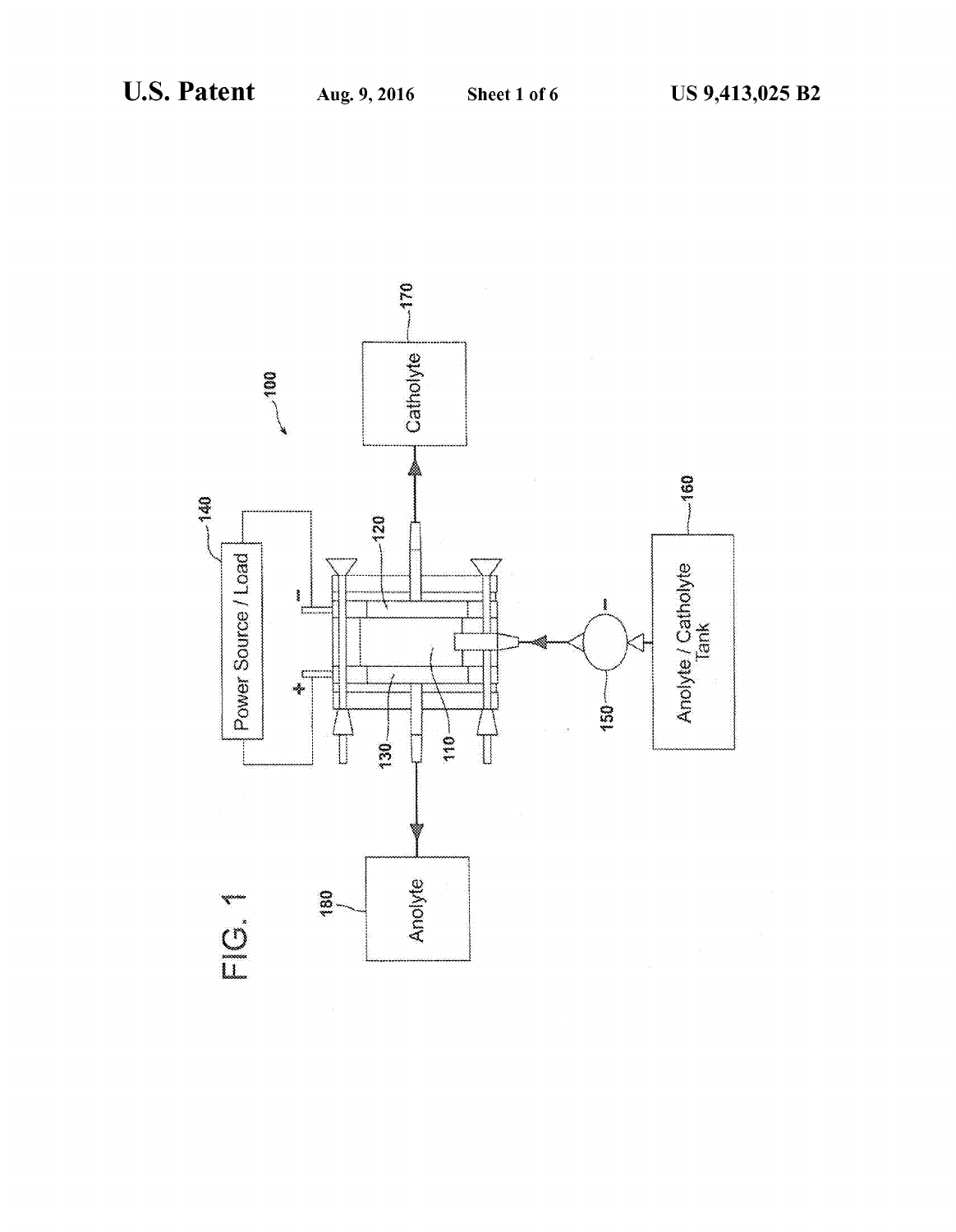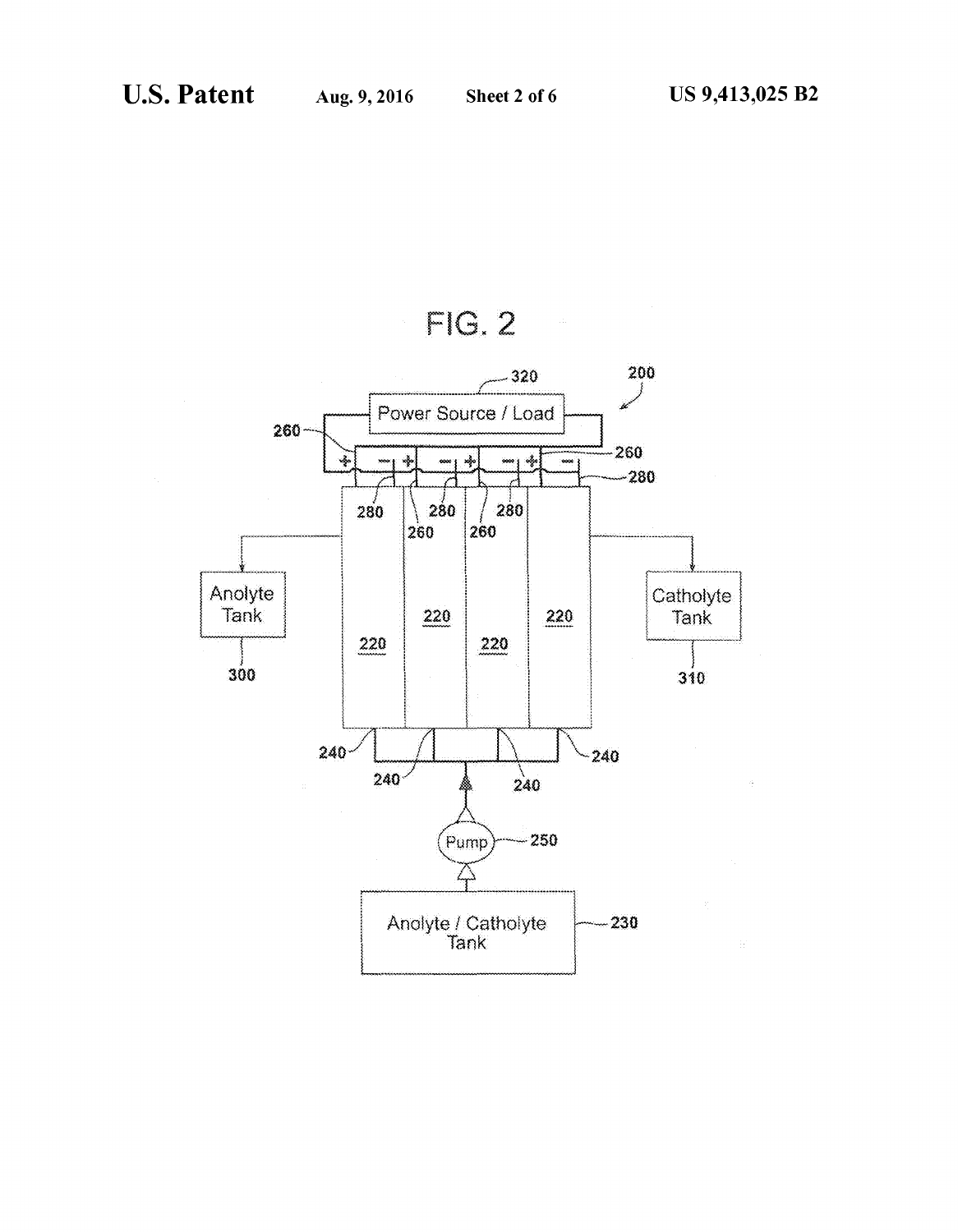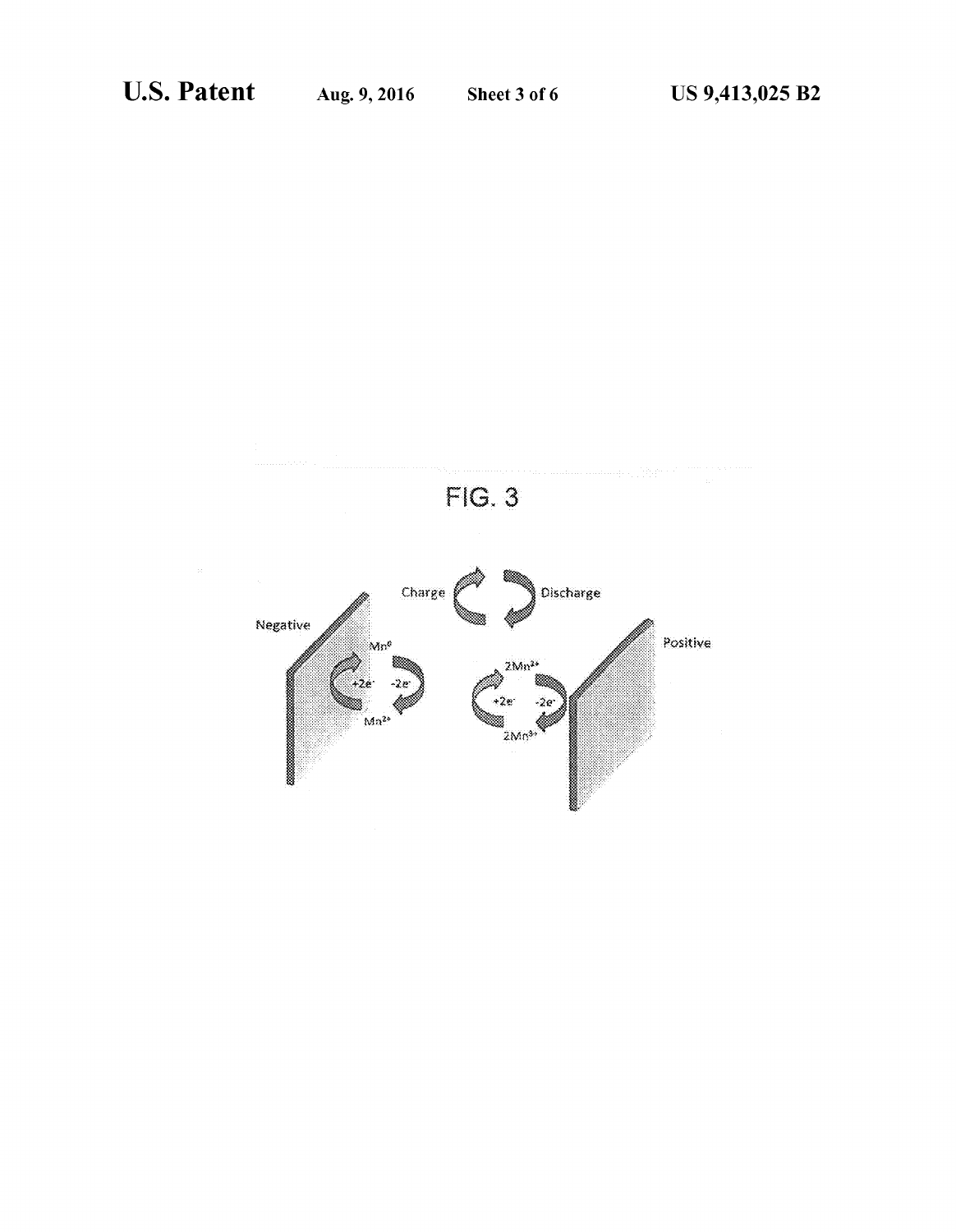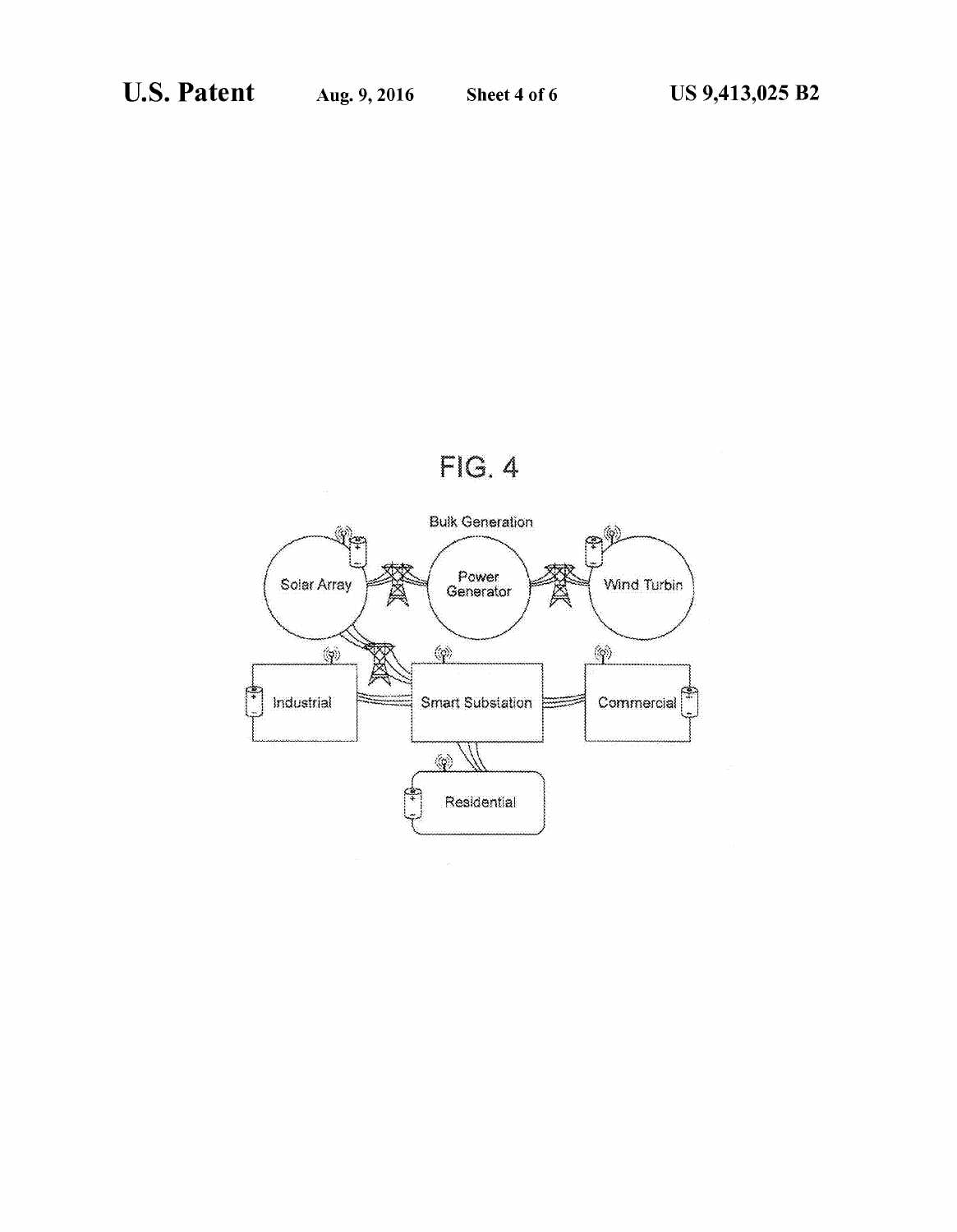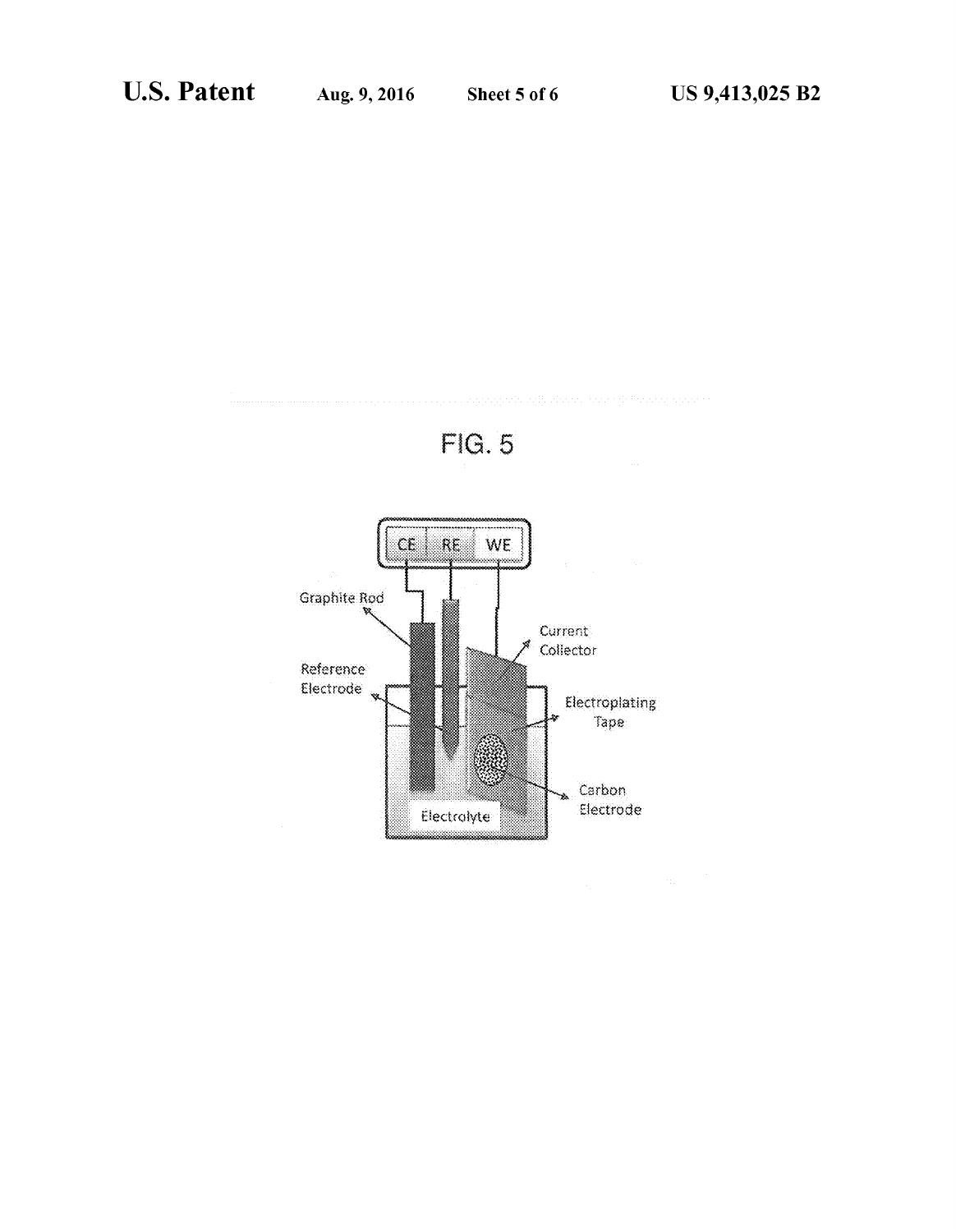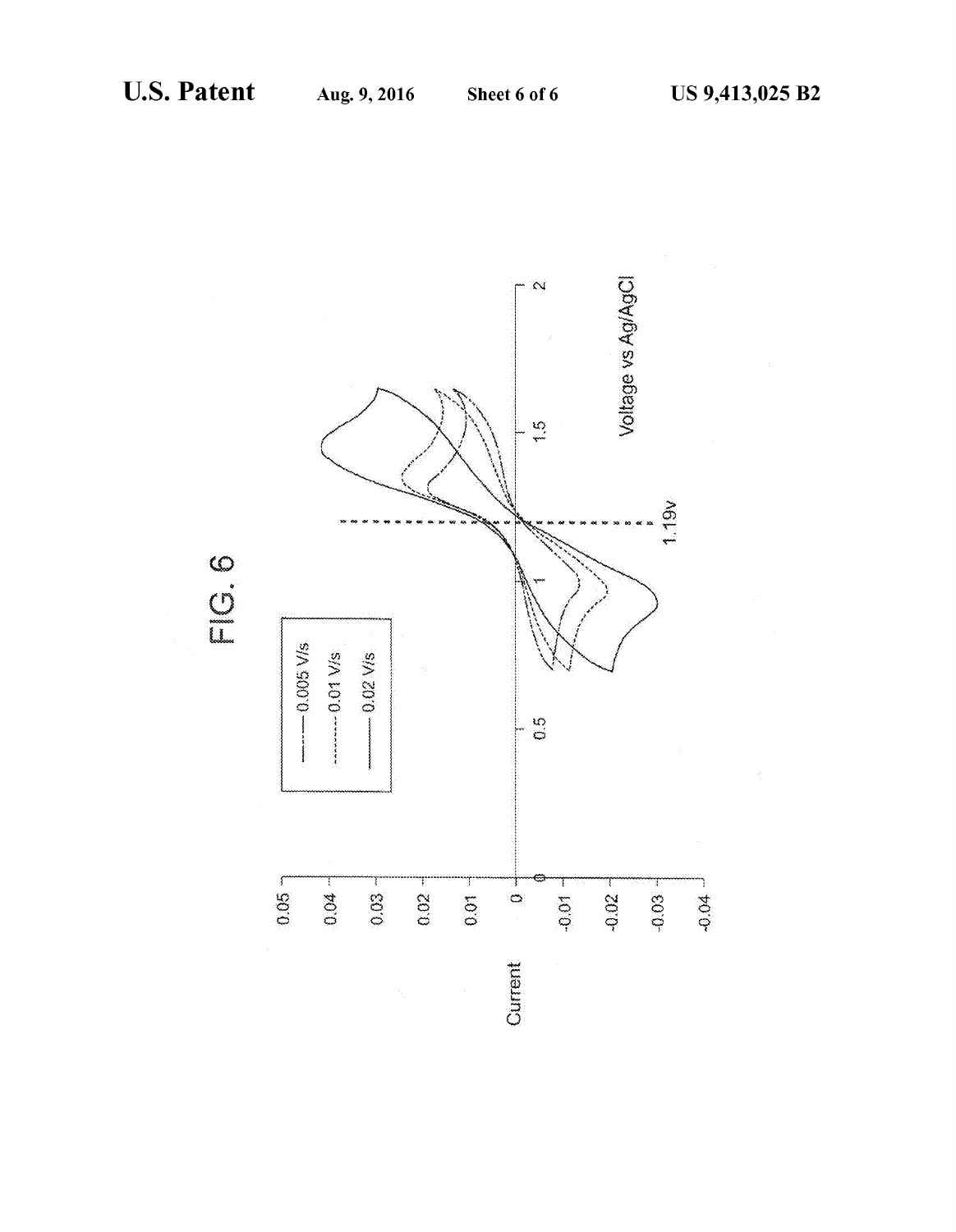#### **HYBRID FLOW BATTERY AND MN/MN ELECTROLYTE SYSTEM**

This application is the national stage of international patent application no. PCT/US2012/039144 filed on May 23, 2012, which in turn claims priority from U.S. Provisional Patent Application Ser. No. 61/489,072 filed on May 23, 2011, the full disclosure of which is incorporated herein by reference.

#### GOVERNMENT LICENSE RIGHTS 10

This invention was made with government support under Phase I Small Business Innovation Grant awarded by the Department of Energy under contract no. DE-FG02- 09ER85267. The government has certain rights in the inven- 15 tion.

#### BACKGROUND

The present invention relates to flow batteries and particu- 20 larly to hybrid redox flow batteries. Flow batteries are electrochemical devices in which the chemical energy stored in electro-active materials is converted to electrical energy. The electro-active materials include those for the negative electrode reaction and those for the positive electrode reaction. In 25 flow batteries, the electro-active materials are typically stored externally to the power-conversion device and are introduced into the power-conversion device when the device is operated.

Unlike traditional batteries, where active materials, elec- 30 trolyte, and separator are stored within the casing of the electrochemical cell, redox flow batteries feature electrolytes which are stored in external tanks, and are pumped into the cell during each charge/discharge cycle. One feature of redox flow batteries is that the energy is stored in the soluble oxi- 35 accompanying drawing figures. dized/reduced species which exist in the electrolyte, unlike traditional batteries, where energy is stored in the bulk electrode materials, and which are thus subjected to mechanical and thermal stresses during cycling, thereby contributing to reduced battery cycle life.

Some advantages of redox flow batteries may include: rapid response times, moderate cost, modularity, transportability, low maintenance, and flexible operation. Redox flow batteries may also be capable of extended cycle life, as systems with greater than 10,000 charge/discharge cycles have 45 been reported. Hybrid flow batteries have an additional advantage over standard flow battery designs in that no ionexchange membrane is required. Such membranes are very expensive. They also often require repair or maintenance which takes the battery offline. Thus, hybrid flow batteries 50 without such ion-exchange membranes allow for cost savings and reduced down time for maintenance.

#### **SUMMARY**

In accordance with the purposes and advantages disclosed herein, an electrolyte system is provided for a hybrid flow battery. That electrolyte system may be broadly described as comprising an anolyte including  $Mn^{2+}$  and  $Mn^{3+}$  and a catholyte including  $Mn^{2+}$  and  $Mn^0$ . The electrolyte system 60 may also include a first supporting electrolyte. That first supporting electrolyte is selected from a group consisting of  $(NH_4)$ ,  $SO_4$ ,  $NH_4HSO_4$  and mixtures thereof. The electrolyte system may also include a second supporting electrolyte wherein the second supporting electrolyte is  $H_2SO_4$ . The 65 anolyte has a concentration of between about 1M and about 2M and the electrolyte system has a pH of about 2 to about 6.

In one useful embodiment the electrolyte system includes about 1M to about 2M  $(NH_4)$ ,  $SO_4$  in about 1M  $H_2SO_4$ . Further the electrolyte includes about 1.18M manganese salt and about 1.13M diammonium salt.

A hybrid redox flow battery with an anolyte including  $Mn^{2+}$  and  $Mn^{3+}$  and a catholyte including  $Mn^{2+}$  and  $Mn^{0}$  is provided. That battery includes a plurality of cells. Further, in some embodiments the battery does not include an ion-exchange membrane.

#### BRIEF DESCRIPTION OF THE DRAWING FIGURES

The accompanying drawing figures incorporated in and forming a part of the specification, illustrate several aspects of the present electrolyte system and hybrid redox flow battery and together with the description serve to explain certain principles thereof. In the drawing figures:

FIG. 1 shows a schematic of a single hybrid redox flow cell.

FIG. **2** shows a schematic of a stack including four individual hybrid redox flow cells.

FIG. **3** shows a schematic representation of a Mn/Mn hybrid redox flow battery.

FIG. **4** shows a schematic representation of how flow batteries can be used in an EES system.

FIG. **5** is a schematic illustration of electrochemical halfcell testing.

FIG. 6 illustrates cyclic voltammograms showing redox behavior of 1.183M  $MnSO<sub>4</sub><sup>*</sup>H<sub>2</sub>O$  dissolved in 1.135M  $(NH_4)_2SO_4/1M H_2SO_4$ . Working electrode (WE)=graphite disc, counter electrode (CE)=graphite rod and reference electrode (RE)=Ag/AgCI.

Reference will now be made in detail to the present embodiments, examples of which are illustrated in the

#### DETAILED DESCRIPTION

Embodiments disclosed herein provide hybrid redox flow  $_{40}$  battery devices and related methods wherein both the anolyte and the catholyte include a manganese redox couple. Embodiments of individual hybrid redox flow cells and redox flow cells connected in series using bipolar plates are disclosed. The hybrid redox flow cells can include electrodes including carbon nanospheres prepared from renewable sources. Also provided are electrical energy storage systems comprising hybrid redox flow battery devices.

Hybrid Redox Flow Batteries

FIG. **3** illustrates a redox flow battery system based on aqueous Mn/Mn electrochemistry. A hybrid redox flow battery including a manganese redox couple at both positive and negative electrodes is provided. The hybrid redox flow battery can include an anolyte and a catholyte, where the anolyte includes a first manganese redox couple and the catholyte 55 includes a second manganese redox couple.

Reversible charge/discharge reactions for one embodiment of a  $Mn^{2+}/Mn^{3+}$  positive electrode are shown in Equations 1 and 2:

 $2Mn^{2+}$ -2 $e^-$ →2 $Mn^{3+}E^{0=+1.27V}$  vs. SCE (Eq. 1; charge)

$$
2Mn3++2e-\rightarrow 2Mn2+
$$
 (Eq. 2, discharge)

In some embodiments, the first manganese redox couple can include a  $Mn^{2+}/Mn^{3+}$  redox couple. The anolyte may be prepared by addition of stoichiometric amounts of manganese salts, including manganese sulfate monohydrate, and manganese acetate, to deionized water, with stirring, fol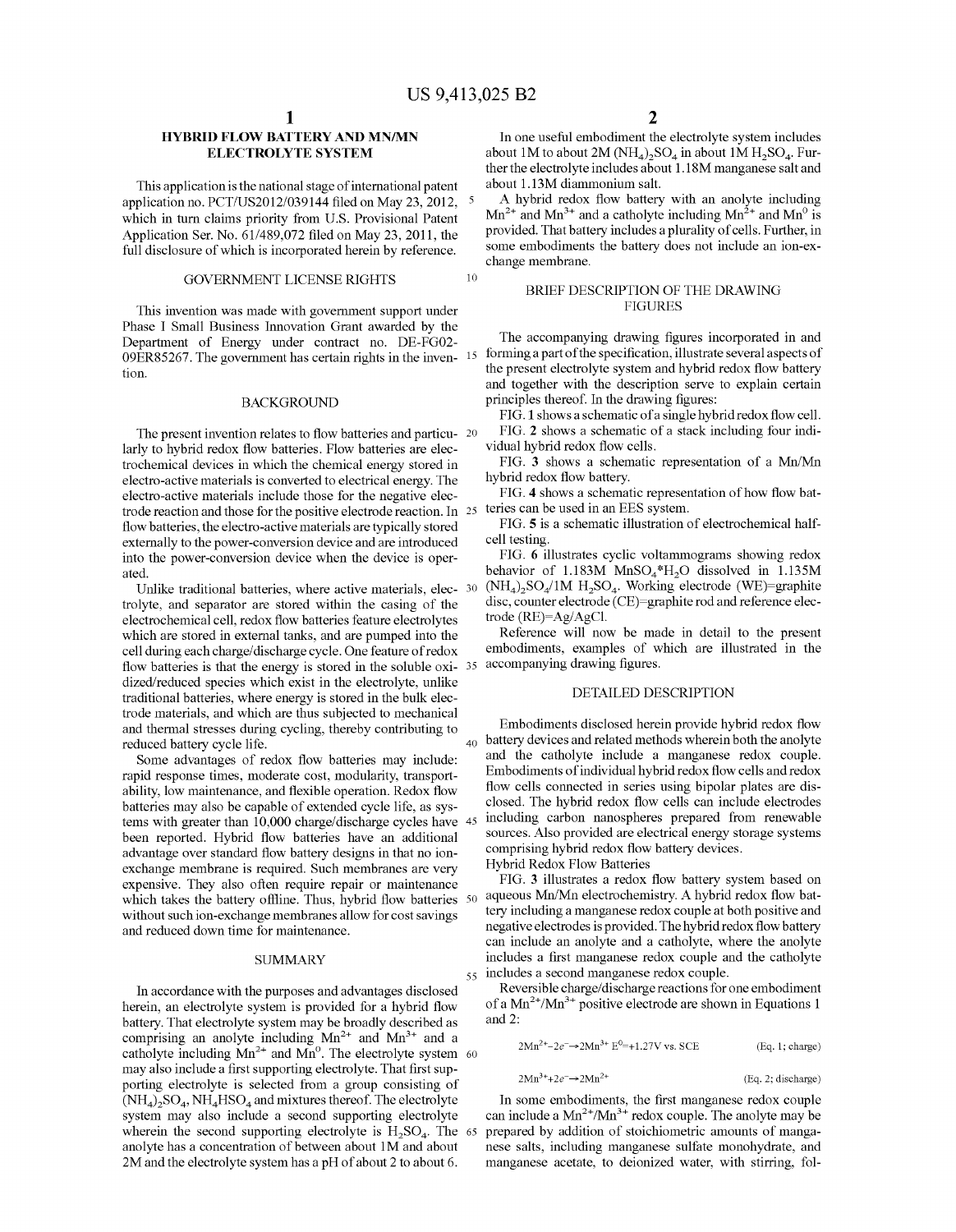lowed by addition of appropriate amounts of concentrated sulfuric acid to the solution to produce electrolyte compositions with the desired molarities of both manganese salt and sulfuric acid supporting electrolyte. For example, to prepare a 1M  $MnSO_4*H_2O$  solution in 5M  $H_2SO_4$ , 55 mL of concentrated sulfuric acid were added slowly, with stiffing, to 200 mL of deionized water, followed by the addition of 43.1001 grams of  $MnSO<sub>4</sub><sup>*</sup>H<sub>2</sub>O$ . In some embodiments, the anolyte may include about 1M to about 2M manganese ion. In some embodiments, the anolyte may have a pH of about 2 to about 10 6.

Reversible charge/discharge reactions for one embodiment of a Mn<sup>2+</sup>/Mn<sup>o</sup> negative electrode are shown in Equations 3 and 4:

 $Mn^{2+}+2e^{-} \rightarrow Mn^{0}(s)$ : E<sup>0</sup>=-1.18V vs. SCE (Eq. 3; charge)

 $Mn^0(s) \rightarrow Mn^{2+} + 2e^-$ 

(Eq. 4; discharge)

In some embodiments, the second manganese redox couple can include a  $Mn^{2+} Mn^0$  redox couple. In some 20 embodiments, a manganese plating bath can serve as both anolyte and catholyte. The manganese plating bath may be prepared by the addition, with stirring at 25° C., of 28.5075 grams of  $(NH_4)_2SO_4$  to 190 mL of 1M  $H_2SO_4$ , followed by the addition of 37.99 grams of  $MnSO<sub>4</sub><sup>*</sup>H<sub>2</sub>O$  to the mixture. 25 The solution concentration of the manganese salt is 1.183M, and the diammonium salt concentration is !.135M. (See Wei, P. et al. *Surface and Coatings Technology*. 2007, 201, 7739.) In some embodiments, the catholyte may include about 1M to about 2M manganese ion. In some embodiments, the catholyte may have a pH of about 2 to about 6. In some embodiments, the catholyte may include a supporting electrolyte, such as, for example,  $(NH_4)_2SO_4$  or ammonium bisulfate (" $NH<sub>4</sub>HSO<sub>4</sub>$ "). In some embodiments, the catholyte may include about 1M to about 2M  $(NH_4)$ ,  $SO_4$  in 1M  $H_2SO_4$ . In 35 some embodiments, the electrolyte may comprise an aqueous manganese plating bath.

In some embodiments, the volumetric energy density for the hybrid system may be about 29 Wh/L. In some embodiments, the cell voltage may be about 1 V.

In another aspect, hybrid redox flow cells are provided. FIG. **1** illustrates an individual hybrid redox flow cell. Referring to FIG. 1, the hybrid redox flow cell 100 includes a flow cell chamber **110.** The chamber **110** is in contact with both a negative electrode **120,** and a positive electrode **130.** The negative electrode **120** and the positive electrode **130** are connected to a device **140** that can function as a power source and/or a load. An electrolyte or anolyte/catholyte is pumped by a pump **150** from an electrolyte reservoir **160** through the first compartment 110. The catholyte passes through the 50 porous negative electrode **120** and is collected in the reservoir **170.** The anolyte passes through the porous positive electrode **130** and is collected in the reservoir **180.** 

In operation, the uncharged electrolyte is held in a common vessel or tank **160.** It is then moved by the pump **150** through the two porous electrodes **120, 130.** The valence of the reaction species on the positive electrode **130** is charged to the respective valence  $(Mn^{2+} \rightarrow Mn^{3+})$ . The charged catholyte is then held in its respective vessel or tank **170.** The negative electrode 120 operates on the reversible dissolution/plating of 60 the Mn metal. The charged anolyte is held in its respective tank or vessel 180. The porous carbon used for the negative electrode **120** should be more open to accommodate the plating of the metal on its surface and not restrict or block the flow of electrolyte through the structure.

FIG. **2** illustrates a hybrid redox flow battery **200** including four separate flow cells **220** of the type described above and

generally illustrated in FIG. **1.** The combined anolyte/ catholyte is delivered from the tank **230** to the inlet **240** of each flow cell220 by means of the pump **250.** Each flow cell **220** includes a porous positive electrode **260** and a porous negative electrode **280.** The anolyte passes through the porous positive electrodes and is collected in the anolyte tank **300.** The catholyte passes through the porous negative electrodes and is collected in the catholyte tank **310.** As illustrated, a device **320** that may function as a power source and/or load is connected to the electrodes 260,280.

Electrodes suitable for use as the positive end plate electrode and the negative end plate electrode in redox flow batteries of the present disclosure may be, for example, inert, conductive carbon electrodes. In some embodiments, the car- 15 bon electrodes may include carbon nanoparticles prepared from renewable biopolymers using hydrothermal synthesis ("HTS") methods, such as those described in PCT Patent Application No. PCT/US12/029247, which is hereby incorporated by reference in its entirety.

In some embodiments, the electrodes may include activated carbon nanospheres prepared using HTS. In some embodiments, activated carbon nanospheres may be derived from biopolymers such as, for example, bamboo and other lignocellulosics. In some embodiments, the electrodes may 25 include graphitized carbon nanospheres, graphitized carbon nanotubes, and combinations thereof. In some embodiments, the carbon nanospheres and/or carbon nanotubes may be air brush sprayed or pressed onto a current collector. In some embodiments, the current collector may include, for example, stainless steel or nickel mesh.

In some embodiments, the electrodes may include graphite plate and particulate. In some embodiments, the electrode may include a binder such as, for example, polytetrafluoroethylene ("PTFE") or polyvinylidenedifluoride ("PVDF"). In some embodiments, the electrode may include about 3 wt % to about 5 wt % of a binder. In some embodiments, the electrode may also include an electrically-conductive additive such as, for example, graphite particulate. In some embodiments, the electrode may include about 5 wt % to 40 about 10 wt% of the graphite particulate.

Various carbon felts may be used in redox flow batteries as electrode materials, and include, for example, graphitic, polyacrylonitrile, and rayon-based carbon felts. In some embodiments, the carbon electrode may be coated with a transition 45 metal such as, for example  $Pt^{4+}$ ,  $Pd^{2+}$ ,  $Au^{4+}$ ,  $Ir^{3+}$ , and  $Ru^{4+}$ . (See Wang, W. H. et al. *Electrochim. Acta.* 2007, 52, 6755; Sun, B. eta!. *Electrochim. Acta.* 1991, 36, 513; and Rychcik, M. eta!. *J. Power Sources.* 1987, 19, 45.) In some embodiments, the carbon electrodes may include carbon nanotube or graphite/carbon nanotube composite electrodes, which may lead to higher conductivity, better electrochemical reversibility, and enhanced electron transfer kinetics.

Flow cell chambers can be made from, for example, polyvinyl chloride ("PVC"), or DELRIN™ (polyoxymethylene), 55 or other plastic materials that are inert to the electrolyte. In some embodiments, the flow cell chambers may have a volume of about 0.05 L to about 0.5 L. In some embodiments, the anolyte and the catholyte may flow through the flow cell chambers at rates of about 10 mLmin<sup>-1</sup> to about 80 mLmin<sup>-1</sup>.

Hybrid redox flow batteries are particularly suited for utility grid energy storage, in the 100 kW to 10 MW size range. Various applications for redox flow batteries can include, for example, load-leveling, peak shaving, spinning reserve, and wind farm stabilization and dispatch. Flow batteries can be 65 used for backup power; 5 kW units are currently available for backup power applications in telecom, substation, and UPS applications. Wind farms can serve as "power sources" for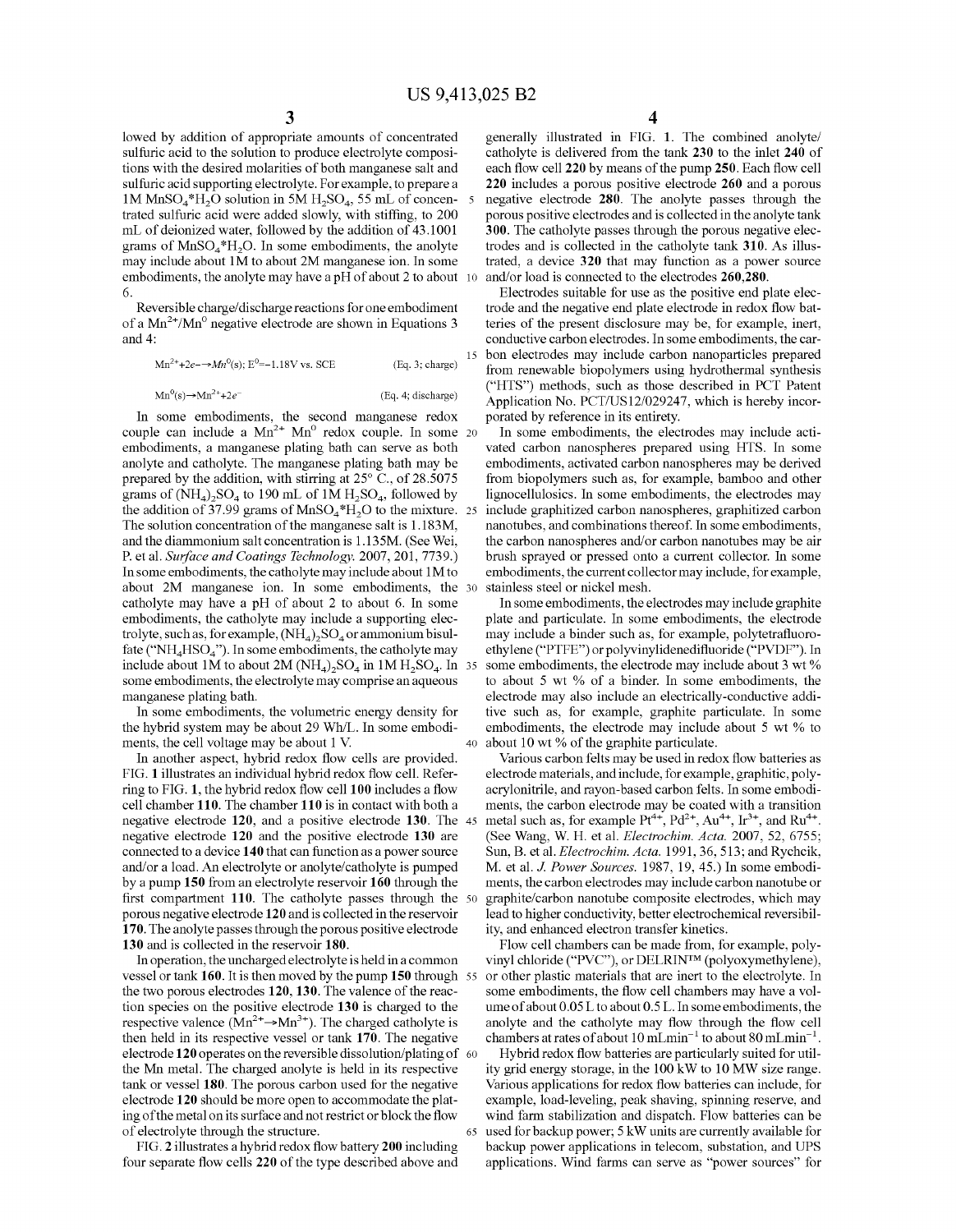flow batteries, which store energy while the wind is blowing, and can release the stored energy to the electrical grid during peak times.

Pumps suitable for use in embodiments of the present invention can include pumps capable of maintaining anolyte and catholyte flow at a rate of about  $10 \text{ mLmin}^{-1}$  to about  $80$  $mLmin^{-1}$  In some embodiments, the pump may be, for example a Cole-Parmer Masterflex L/S Economy Drive Pump (Cole-Parmer, Vernon Hills, Ill.).

A reservoir suitable for use in embodiments of the present invention can be inert to the anolyte and catholyte solutions <sup>10</sup> they contain. In some embodiments, the reservoir can include, for example, polyethylene, coated fiberglass, or polyvinyl chloride ("PVC"). In some embodiments, the reservoir may have a volume of about 0.05 L to about 1 L. Applications for Hybrid Redox Flow Batteries 15

Because renewable energy sources such as solar and wind are intermittent, substantial penetration of such intermittent generation may place considerable stress on the U.S. electricity grid. Large-scale, efficient, electrical energy storage ("EES") systems can compensate for intermittent generation, 20 and ensure that electricity is reliably available at all times. Embodiments ofhybrid redox flow battery systems presented herein may fall into the category of EES systems and have uses in off-grid energy storage in, for example, load leveling, peak shaving, spinning reserve, uninterruptible power supply 25 ("UPS"), wind farm stabilization, and dispatch. FIG. **4** shows a schematic diagram of how flow batteries can be used in an EES system. More specifically, electrical power generated by wind turbines, power generators and solar arrays is transmitted to a smart substation. When excess power is generated, it <sup>30</sup> is stored in flow battery systems for industrial, commercial and residential use. In contrast, during other times when power is needed by users additional power is provided from the flow battery systems. Efficient building systems complete the EES system.  $\frac{35}{25}$  In some embodiments, the catholyte may include about 1M to

Embodiments of the presently-disclosed flow batteries can be used as backup power supplies for a variety of operations, including, for example, telecommunications, hospitals, and other large facilities that require uninterrupted power supplies. Some of these facilities are currently equipped with <sup>40</sup> either solid oxide fuel cells ("SOFCs") or other forms of distributed energy, but also need EES systems to meet peak load demand, as well as loads that fall below the minimum practical turndown of the fuel cell. In addition, redox flow battery EES systems can act to maintain line voltage during 45 step changes in load, thereby reducing any deleterious impact ofload transients on SOFC system components, and on-board redox flow battery energy storage systems can allow for the controlled shutdown of powered systems and loads in the event of a SOFC system casualty.

#### EXAMPLES

The following Example is illustrative, but not limiting of the compositions and methods of the present disclosure. 55 Other suitable modifications and adaptations of a variety of conditions and parameters normally encountered which are obvious to those skilled in the art are within the spirit and scope of this disclosure.

#### Example 1

#### Hybrid Redox Flow Battery System Based on an Mn/Mn Redox Couple at Both Electrodes

The hybrid redox flow battery system is based on an aqueous manganese plating bath, which features manganese/manganese electrochemistry. The manganese anolyte is based on the  $Mn^{2+}/Mn^{3+}$  redox couple, while the manganese catholyte is based upon the  $Mn^{2+}/Mn^0$  redox couple. The electrolyte is a mixture of  $1.18M$  MnSO<sub>4</sub><sup>\*</sup>H<sub>2</sub>O dissolved in 1.135M  $(NH_4)$ <sub>2</sub>SO<sub>4</sub>/1M  $H_2$ SO<sub>4</sub>. The hybrid flow battery system is a membraneless system, precluding the use of a proton exchange membrane (i.e. Nation® as a separator, even though the cell will charge and discharge in the presence of a separator. The cell charge and discharge reactions for the anolyte are shown below in Eq. 1-4, and FIG. **3** is a schematic of the hybrid Mn/Mn flow battery system.

| Negative electrode: $Mn^{2+}+2e^- \rightarrow Mn^0(s)$ ; $E^0=-1.18V$<br>vs. SCE         | (Eq. 1; charge)    |
|------------------------------------------------------------------------------------------|--------------------|
| Discharge: $Mn^0(s) \rightarrow Mn^{2+} + 2e^-$                                          | (Eq. 2; discharge) |
| Positive electrode: $2Mn^{2+}$ – $2e^ \rightarrow$ $2Mn^{3+}$ ; $E^0$ =+1.27V<br>vs. SCE | (Eq. 3; charge)    |
| Discharge: $2Mn^{3+}+2e^- \rightarrow 2Mn^{2+}$                                          | (Eq. 4, discharge) |

Synthesis of manganese electrolyte (plating bath): 1.18M  $MnSO_4*H_2O$  in 1.135M (NH<sub>4</sub>)<sub>2</sub>SO<sub>4</sub>/1M H<sub>2</sub>SO<sub>4</sub>. The manganese plating bath may be prepared by the addition, with stirring at 25 $^{\circ}$  C., of 28.5075 grams of (NH<sub>4</sub>), SO<sub>4</sub> to 190 mL of  $1\text{M H}_2\text{SO}_4$ , followed by the addition of 37.99 grams of  $MnSO<sub>4</sub><sup>*</sup>H<sub>2</sub>O$  to the mixture. The solution concentration of the manganese salt is 1.183M, and the diammonium salt concentration is !.135M. (See Wei, P. et a!. *Surface and Coatings Technology.* 2007, 201, 7739.) In some embodiments, the catholyte may include about 1M to about 2M manganese ion. In some embodiments, the catholyte may have a pH of about 2 to about 6. In some embodiments, the catholyte may include a supporting electrolyte, such as, for example,  $(NH_4)$ ,  $SO_4$  or ammonium bisulfate (" $NH_4HSO_4$ "). about 2M (NH<sub>4</sub>)<sub>2</sub>SO<sub>4</sub> in 1M H<sub>2</sub>SO<sub>4</sub>. In some embodiments, the electrolyte may comprise an aqueous manganese plating bath.

Cyclic voltammetry data. The electrolyte was tested for electrochemical activity in a three-electrode cell, using a graphite disk working electrode ( diameter=2.54 em), a graphite rod counter electrode, and a Ag/AgCl reference electrode (schematic shown in FIG. **5).** Cycling was performed in an unstirred, quiescent solution (total electrolyte volume=150 mL). No nitrogen purge was used while testing occurred. The cyclic voltammogram for the electrolyte, at positive potentials, and various sweep rates, is shown in FIG. **6.** The reversible potential for the Mn2+/Mn3+ redox couple is 1.19V vs Ag/AgCl, and shows a peak separation ( $\Delta E_p$ ) of 0.510V.

The foregoing has been presented for purposes of illustration and description. It is not intended to be exhaustive or to limit the embodiments to the precise form disclosed. Obvious modifications and variations are possible in light of the above teachings. All such modifications and variations are within the scope of the appended claims when interpreted in accordance with the breadth to which they are fairly, legally and equitably entitled.

What is claimed:

50

65

**1.** An electrolyte system for a hybrid flow battery, compris-60 ing:

an anolyte including  $Mn^{2+}$  and  $Mn^{3+}$ ;

- a catholyte including  $Mn^{2+}$  and  $Mn^0$ ; and
- a first supporting electrolyte to selected from the group consisting of  $(NH_4)_2SO_4$ ,  $NH_4HSO_4$  and mixtures thereof.

**2.** The electrolyte system of claim **1,** further including a second supporting electrolyte.